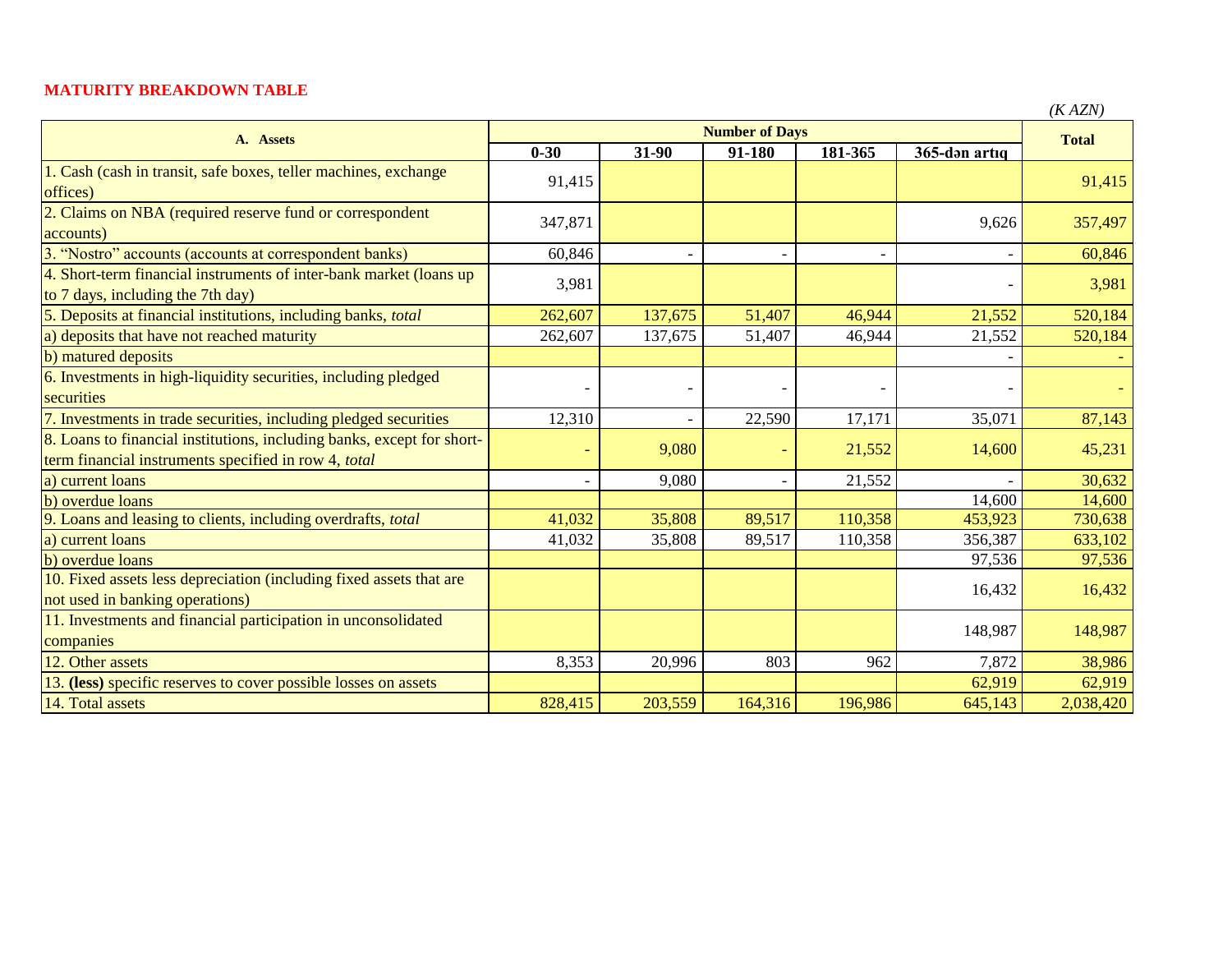## **MATURITY BREAKDOWN TABLE (cont'd)**

| <b>B. Liabilities and Capital</b>                                                                                          | <b>Number of Days</b> |                          |           |         |             | $($ A A $L$ iv $)$<br><b>Total</b> |
|----------------------------------------------------------------------------------------------------------------------------|-----------------------|--------------------------|-----------|---------|-------------|------------------------------------|
|                                                                                                                            | $0 - 30$              | 31-90                    | 91-180    | 181-365 | 365-dən çox |                                    |
| 1. Deposits of clients, except for deposits of banks and other<br>financial institutions                                   | 990,820               | 47,253                   | 57,724    | 49,606  | 128,833     | 1,274,236                          |
| a) call deposits (legal entities and individuals)                                                                          | 802,249               |                          |           |         |             | 802,249                            |
| b) time deposits which have not reached maturity (legal entities and<br>individuals)                                       | 188,571               | 47,253                   | 57,724    | 49,606  | 128,833     | 471,986                            |
| c) matured time deposits (legal entities and individuals)                                                                  |                       |                          |           |         |             |                                    |
| 2. Loans of the NBA                                                                                                        |                       |                          |           | 20,000  | 3,000       | 23,000                             |
| 3. "Loro" accounts (correspondent accounts of banks)                                                                       | 2,955                 |                          |           |         |             | 2,955                              |
| 4. Short-term financial instruments of inter-bank market (loans up<br>to 7 days, including the 7th day)                    |                       |                          |           |         |             |                                    |
| 5. Deposits of banks and financial institutions                                                                            | 5,231                 | 7,595                    | 102,364   | 9,318   | 70,384      | 194,892                            |
| 6. Loans borrowed from banks (for a period of more than 7 days)                                                            | 5,175                 | 38,236                   | 16,584    |         |             | 59,995                             |
| 7. Loans borrowed from other financial institutions, including<br>international organizations                              | 124                   | 1,220                    | 1,632     | 3,382   | 80,299      | 86,657                             |
| 8. Loans and deposits of central and municipal government bodies                                                           |                       | $\overline{\phantom{a}}$ |           |         |             |                                    |
| 9. Mortgage loans borrowed by bank for its own purposes                                                                    |                       |                          |           |         |             |                                    |
| 10. Subordinated debts and other debt instruments of this type that<br>are issued by bank, including preferred time stocks |                       | -                        |           |         |             |                                    |
| 11. Other liabilities                                                                                                      | 15,320                | 484                      | 3,250     | 878     | 1,656       | 21,588                             |
| 12. Capital                                                                                                                |                       |                          |           |         | 375,098     | 375,098                            |
| 13. Total liabilities (liabilities plus capital)                                                                           | 1,019,625             | 94,788                   | 181,553   | 83,184  | 659,270     | 2,038,420                          |
| 14. Net amount of financial assets (liabilities) for each period<br>(row 14 in Table IV-A less row 13 in Table IV-B)       | (191,210)             | 108,772                  | (17, 237) | 113,802 | (14, 127)   |                                    |

*(K AZN)*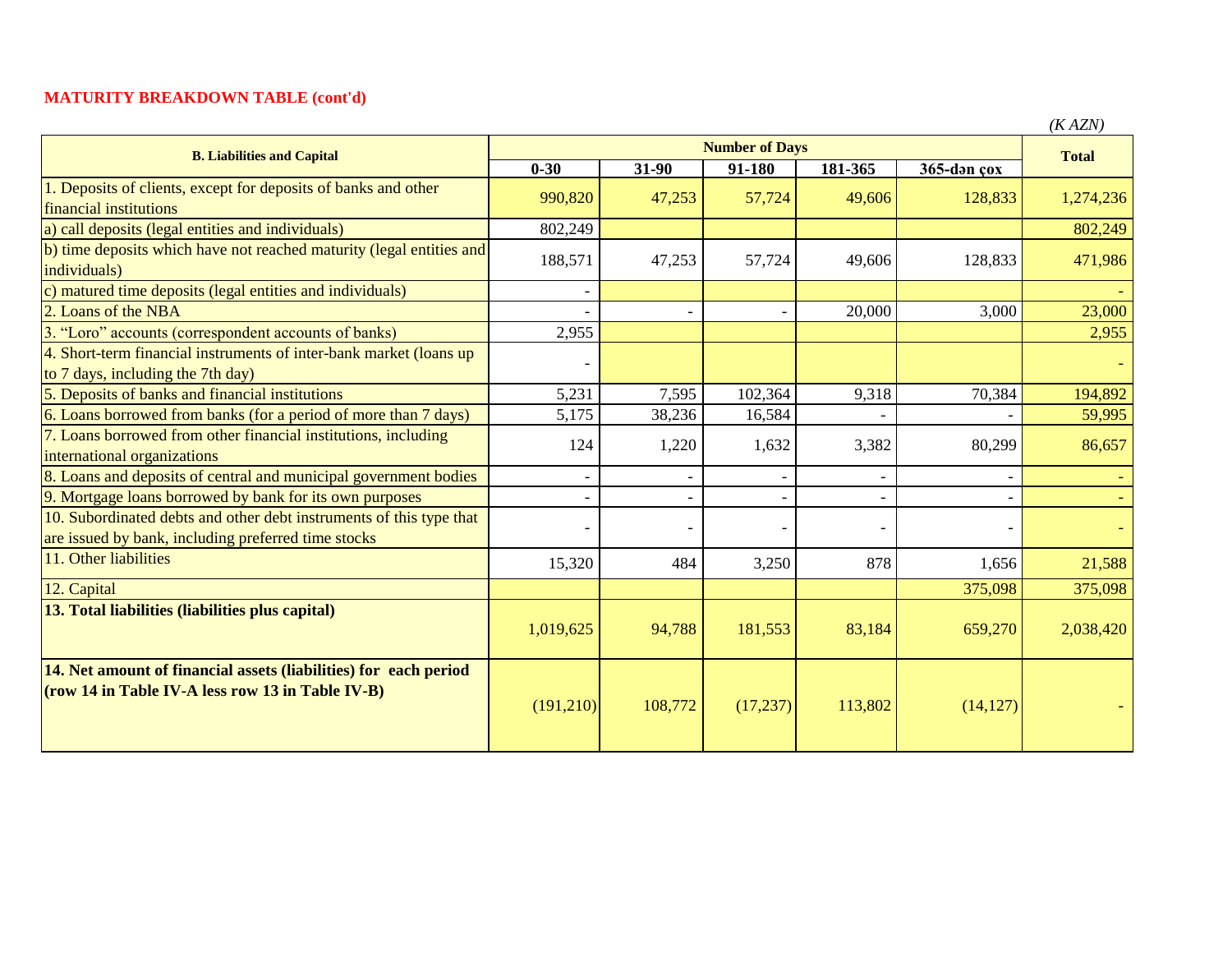## **MATURITY BREAKDOWN TABLE (cont'd)**

| <b>C. Off-Balance-Sheet Liabilities</b>                                   | <b>Number of Days</b> |                          |          |            |               | <b>Total</b> |
|---------------------------------------------------------------------------|-----------------------|--------------------------|----------|------------|---------------|--------------|
|                                                                           | $0 - 30$              | 31-90                    | 91-180   | 181-365    | 365-dən artıq |              |
| Guarantees and liabilities of this type, total                            | 3,227                 | 6,314                    | 5,612    | 76,502     | 61,325        | 152,980      |
| 2. Loan instruments, including liabilities on purchase of assets,         |                       |                          |          |            |               |              |
| except for liabilities on purchase of foreign currency and securities,    | 53,603                |                          |          |            |               | 53,603       |
| total                                                                     |                       |                          |          |            |               |              |
| 3. Letters of credit, total                                               | 640                   | 871                      | 17,084   | 3,074      |               | 21,670       |
| 4. Forward and futures contracts, and other liabilities of this type,     | 493,623               | 56                       | 56       | 136,113    | 2,902         | 632,751      |
| total                                                                     |                       |                          |          |            |               |              |
| 5. Other off-balance-sheet liabilities                                    |                       |                          |          |            | 50,750        | 50,750       |
| <b>6.</b> Total off-balance-sheet liabilities (rows $1 + 2 + 3 + 4 + 5$ ) | 551,093               | 7,242                    | 22,752   | 215,690    | 114,977       | 911,753      |
| 7. Net amount of financial assets (liabilities) for each period:          |                       |                          |          |            |               |              |
| row 14, Table IV-B less off-balance-sheet liabilities (row 6,             | (742, 303)            | 101,530                  | (39,988) | (101, 888) | (129, 104)    | (911, 753)   |
| <b>Table IV-V)</b>                                                        |                       |                          |          |            |               |              |
| 7.1. (less) blocked accounts, total                                       | 9,626                 |                          |          |            |               | 9,626        |
| 7.1.1. Reserve accounts at NBA within required norm (row 2,               |                       |                          |          |            |               |              |
| column 6, Table IV-A)                                                     | 9,626                 |                          |          |            |               | 9,626        |
| 7.1.2. Correspondent accounts (row 3, Table IV-A)                         |                       | $\overline{\phantom{a}}$ |          |            |               |              |
| 7.2. (less) Pledged securities (rows 6 and 7, Table IV-A)                 |                       |                          |          |            |               |              |
| <b>8. Cumulative total (rows 7 – <math>(7.1 + 7.2)</math>)</b>            | (751, 929)            | 101,530                  | (39,988) | (101, 888) | (129, 104)    | (921, 379)   |
| 9. Average daily balance of liquid assets as of the last month of         | 616,217               | $\overline{\phantom{0}}$ |          |            |               | 616,217      |
| reporting period (Annex 3, Liquidity Management Guidelines)               |                       |                          |          |            |               |              |
| 10. Average daily balance of liabilities as of the last month of          | 557,997               |                          |          |            |               | 557,997      |
| reporting period (Annex 4, Liquidity Management Guidelines)               |                       |                          |          |            |               |              |
| 11. Quick liquidity ratio                                                 | 110                   |                          |          |            |               | 110          |